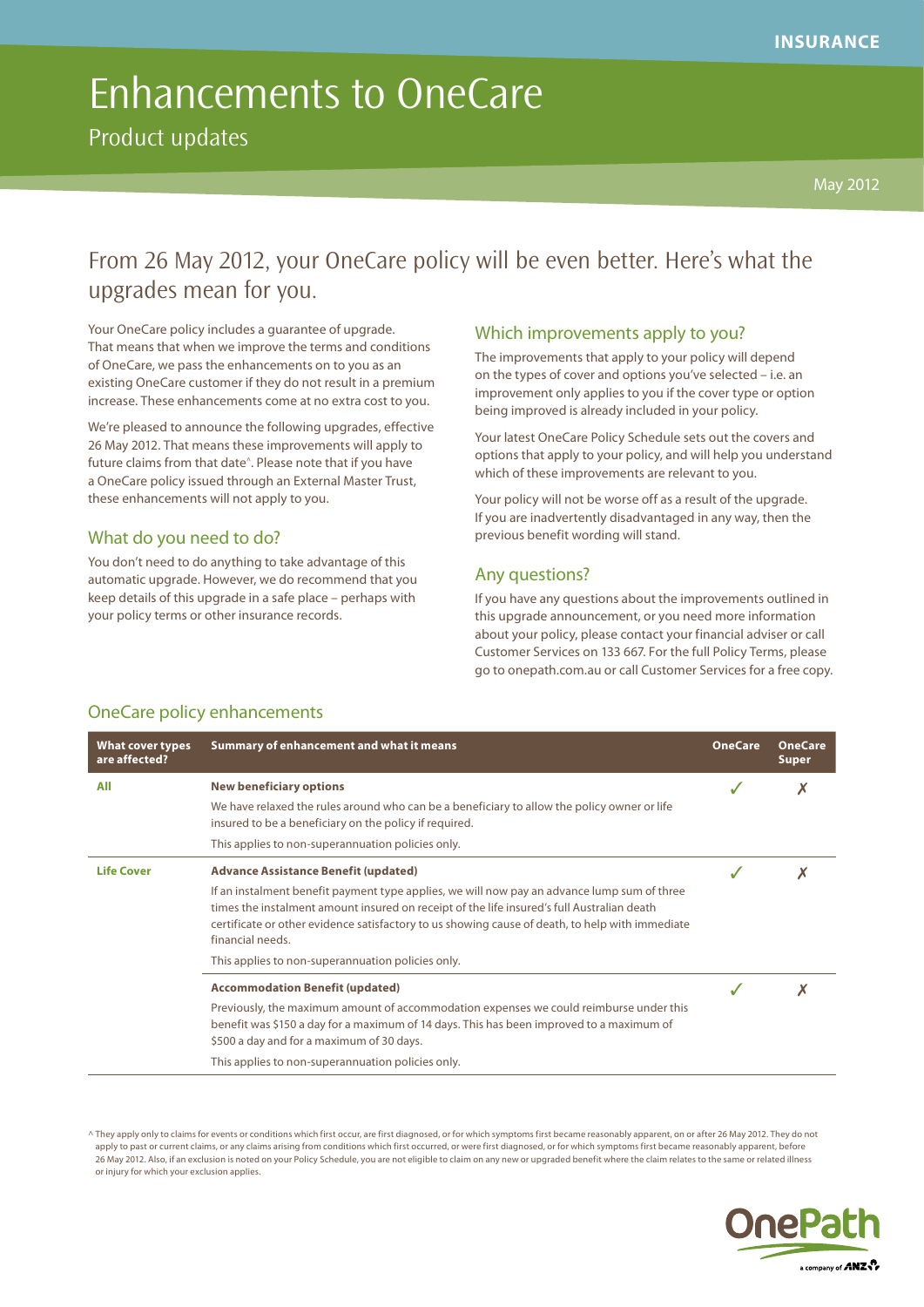| What cover types<br>are affected? | Summary of enhancement and what it means                                                                                                                                                                                                                                                                                                                                                                                                                                                      | <b>OneCare</b> | <b>OneCare</b><br>Super |
|-----------------------------------|-----------------------------------------------------------------------------------------------------------------------------------------------------------------------------------------------------------------------------------------------------------------------------------------------------------------------------------------------------------------------------------------------------------------------------------------------------------------------------------------------|----------------|-------------------------|
| <b>Life Cover</b><br>(continued)  | <b>Orphan Benefit (new)</b><br>If the life insured and their spouse suffer an Accidental death as a result of the same accident,<br>and they are survived by one or more dependant child(ren), we will pay an additional \$10,000<br>for each dependant child - subject to a maximum benefit of \$30,000 for any one family.                                                                                                                                                                  |                | X                       |
|                                   | This benefit is available once a policy has been in force for three years.                                                                                                                                                                                                                                                                                                                                                                                                                    |                |                         |
|                                   | This applies to non-superannuation policies only.                                                                                                                                                                                                                                                                                                                                                                                                                                             |                |                         |
|                                   | <b>Indexation (updated)</b>                                                                                                                                                                                                                                                                                                                                                                                                                                                                   | $\checkmark$   |                         |
|                                   | Previously, indexation increases (i.e. where your level of cover automatically increases each year<br>to keep up with inflation) ceased at age 70. Indexation no longer expires at a particular age.                                                                                                                                                                                                                                                                                          |                |                         |
| <b>TPD Cover</b>                  | Higher payment amounts for TPD Benefit (updated)                                                                                                                                                                                                                                                                                                                                                                                                                                              |                |                         |
|                                   | (applies to TPD definitions Own Occupation or Any Occupation)                                                                                                                                                                                                                                                                                                                                                                                                                                 |                |                         |
|                                   | We will pay an additional amount of up to 10% if the life insured satisfies either the<br>'Loss of limbs and/or sight' or 'Loss of independent existence' or 'Cognitive loss' elements<br>of the definition.                                                                                                                                                                                                                                                                                  |                |                         |
|                                   | The amount of the increase will depend on the period of time you have had this cover.<br>The amount of the increase will be:                                                                                                                                                                                                                                                                                                                                                                  |                |                         |
|                                   | 5% after the 2nd policy anniversary;<br>$\bullet$                                                                                                                                                                                                                                                                                                                                                                                                                                             |                |                         |
|                                   | 7.5% after the 3rd policy anniversary;<br>$\bullet$                                                                                                                                                                                                                                                                                                                                                                                                                                           |                |                         |
|                                   | 10% after the 5th policy anniversary.<br>$\bullet$                                                                                                                                                                                                                                                                                                                                                                                                                                            |                |                         |
|                                   | The increase is not available when the TPD amount insured in respect of the life insured is<br>\$5 million or greater on the date of disablement.                                                                                                                                                                                                                                                                                                                                             |                |                         |
|                                   | <b>Accommodation Benefit (updated)</b>                                                                                                                                                                                                                                                                                                                                                                                                                                                        |                | X                       |
|                                   | Previously, the maximum amount of accommodation expenses we could reimburse under this<br>benefit was \$150 a day for a maximum of 14 days. This has been improved to a maximum of<br>\$500 a day and for a maximum of 30 days.                                                                                                                                                                                                                                                               |                |                         |
|                                   | This applies to non-superannuation policies only.                                                                                                                                                                                                                                                                                                                                                                                                                                             |                |                         |
|                                   | <b>Spouse Retraining Benefit (new)</b>                                                                                                                                                                                                                                                                                                                                                                                                                                                        | $\checkmark$   | X                       |
|                                   | (available when the cover has been in force for three years)                                                                                                                                                                                                                                                                                                                                                                                                                                  |                |                         |
|                                   | If the life insured is totally and permanently disabled, this new benefit will reimburse up to<br>\$10,000 towards the actual costs incurred for the training or retraining of their spouse for the<br>purpose of obtaining or improving employment prospects, or improving the quality of care the<br>spouse is able to provide the life insured.                                                                                                                                            |                |                         |
|                                   | This new benefit only applies where the spouse is aged under 65 years at the commencement<br>of such training. The training must be provided by a recognised institution with qualified<br>skills to provide such training within 24 months from the date the life insured was totally and<br>permanently disabled.                                                                                                                                                                           |                |                         |
|                                   | This applies to non-superannuation policies only.                                                                                                                                                                                                                                                                                                                                                                                                                                             |                |                         |
|                                   | Indexation (updated)                                                                                                                                                                                                                                                                                                                                                                                                                                                                          |                |                         |
|                                   | Previously, indexation increases (i.e. where your level of cover automatically increases each year<br>to keep up with inflation) ceased at age 65. Indexation no longer expires at a particular age.                                                                                                                                                                                                                                                                                          |                |                         |
| <b>Trauma Cover</b>               | <b>New trauma conditions</b>                                                                                                                                                                                                                                                                                                                                                                                                                                                                  |                |                         |
|                                   | <b>Critical Care (new partial payment)</b>                                                                                                                                                                                                                                                                                                                                                                                                                                                    |                | Х                       |
|                                   | We have introduced a new partial payment Trauma Cover condition called 'Critical Care'.<br>This condition covers the life insured if they require continuous mechanical ventilation by<br>means of tracheal intubation for at least 72 hours in an authorised intensive care unit of<br>an acute hospital. The partial payment is 20% of the amount insured, up to a maximum of<br>\$100,000 (doubled if the Premier Maximiser Option applies).<br>This applies to Trauma Premier Cover only. |                |                         |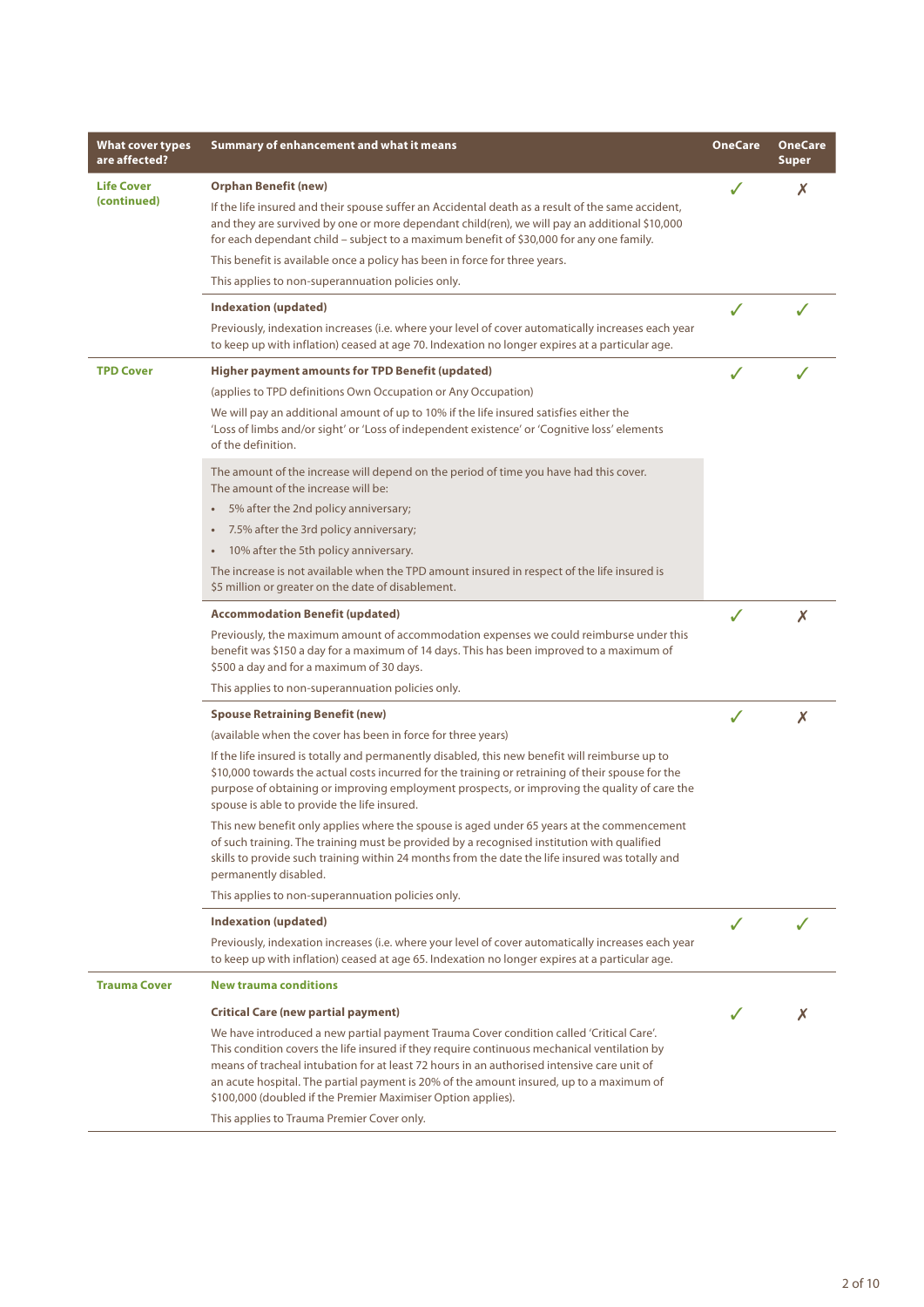| What cover types<br>are affected?  | <b>Summary of enhancement and what it means</b>                                                                                                                                                                                                                                                                                                                                                                                                                                            | <b>OneCare</b> | <b>OneCare</b><br><b>Super</b> |
|------------------------------------|--------------------------------------------------------------------------------------------------------------------------------------------------------------------------------------------------------------------------------------------------------------------------------------------------------------------------------------------------------------------------------------------------------------------------------------------------------------------------------------------|----------------|--------------------------------|
| <b>Trauma Cover</b><br>(continued) | Minor heart attack (new partial payment for Trauma Comprehensive and Premier)<br>We have introduced a new partial payment Trauma Cover condition for 'minor heart attack'.<br>This condition covers heart attacks where the rise in Troponin levels is significant, but not to the<br>required severity of the 'heart attack' full payment definition. The partial payment is 10% of the<br>amount insured, up to a maximum of \$20,000 (doubled if the Premier Maximiser Option applies). |                | Х                              |
|                                    | Minor heart attack means death of a portion of heart muscle arising from inadequate<br>blood supply to the relevant area. The basis for diagnosis shall be supported by the following<br>clinical features being present and consistent with myocardial infarction (and not due to<br>medical intervention):<br>new electrocardiographic (ECG) changes; and<br>diagnostic elevation of either Troponin I between 500ng/L and 2000ng/L or Troponin T<br>$\bullet$                           |                |                                |
|                                    | between 25ng/L and 600ng/L.<br>If the above tests are inconclusive, OnePath may consider at its sole discretion any other<br>appropriate medical evidence in support of a diagnosis.                                                                                                                                                                                                                                                                                                       |                |                                |
|                                    | Myocardial infarctions arising from elective percutaneous coronary interventions or coronary<br>artery bypass grafting that do not satisfy the requirements of the ESC/ACCCF/AHA/WHF<br>'Universal Definition of Myocardial Infarction' are excluded.                                                                                                                                                                                                                                      |                |                                |
|                                    | A 90 day qualifying period applies and the condition must be diagnosed and certified by a medical<br>practitioner who is approved by us. Please refer to your Policy Terms for further information.                                                                                                                                                                                                                                                                                        |                |                                |
|                                    | <b>Update to trauma definitions</b>                                                                                                                                                                                                                                                                                                                                                                                                                                                        |                |                                |
|                                    | Benign tumour of the spine and brain (updated)                                                                                                                                                                                                                                                                                                                                                                                                                                             |                | Х                              |
|                                    | These definitions have been improved to now also allow for the undergoing of surgery to<br>remove the tumour as an alternative criteria.                                                                                                                                                                                                                                                                                                                                                   |                |                                |
|                                    | <b>Cancer (updated)</b>                                                                                                                                                                                                                                                                                                                                                                                                                                                                    | $\checkmark$   | X                              |
|                                    | Under the improved cancer definition, carcinoma in situ now covers the following<br>circumstances where the procedures are required to be performed specifically to arrest the<br>spread of malignancy and are considered necessary treatment:                                                                                                                                                                                                                                             |                |                                |
|                                    | carcinoma in situ of the breast - if treatment requires the removal of the entire breast, or<br>$\bullet$<br>surgery and adjuvant therapy (such as radiotherapy and/or chemotherapy)                                                                                                                                                                                                                                                                                                       |                |                                |
|                                    | carcinoma in situ of the testicles if treatment requires the removal of the testicle.                                                                                                                                                                                                                                                                                                                                                                                                      |                |                                |
|                                    | <b>Deafness (updated)</b><br>The improved definition of deafness allows the life insured to have some hearing improvement                                                                                                                                                                                                                                                                                                                                                                  |                | X                              |
|                                    | from a Cochlear implant.                                                                                                                                                                                                                                                                                                                                                                                                                                                                   |                |                                |
|                                    | <b>Partial deafness (updated)</b>                                                                                                                                                                                                                                                                                                                                                                                                                                                          |                | х                              |
|                                    | The improved definition of partial deafness allows the life insured to have some hearing<br>improvement in the affected ear from a Cochlear implant.                                                                                                                                                                                                                                                                                                                                       |                |                                |
|                                    | This applies to Trauma Premier Cover only.                                                                                                                                                                                                                                                                                                                                                                                                                                                 |                |                                |
|                                    | <b>Partial blindness (updated)</b>                                                                                                                                                                                                                                                                                                                                                                                                                                                         |                | Х                              |
|                                    | Previously, a partial benefit could be paid for a total loss of sight in one eye. We have improved<br>this definition to alternatively allow a partial loss of sight in both eyes of visual acuity to 6/24.                                                                                                                                                                                                                                                                                |                |                                |
|                                    | This applies to Trauma Premier Cover only.                                                                                                                                                                                                                                                                                                                                                                                                                                                 |                |                                |
|                                    | Stroke (updated)                                                                                                                                                                                                                                                                                                                                                                                                                                                                           |                | X                              |
|                                    | The definition of stroke has been improved to allow for new diagnostic techniques. An infarction<br>of the central nervous system tissue only needs to be evidenced by neuro imaging or diagnosis<br>by two specialist consultant neurologists.                                                                                                                                                                                                                                            |                |                                |
|                                    | <b>Changes to benefits and features</b>                                                                                                                                                                                                                                                                                                                                                                                                                                                    |                |                                |
|                                    | <b>Indexation (updated)</b>                                                                                                                                                                                                                                                                                                                                                                                                                                                                |                | Х                              |
|                                    | Previously, indexation increases (i.e. where your level of cover automatically increases each year<br>to keep up with inflation) ceased at age 70. Indexation no longer expires at a particular age.                                                                                                                                                                                                                                                                                       |                |                                |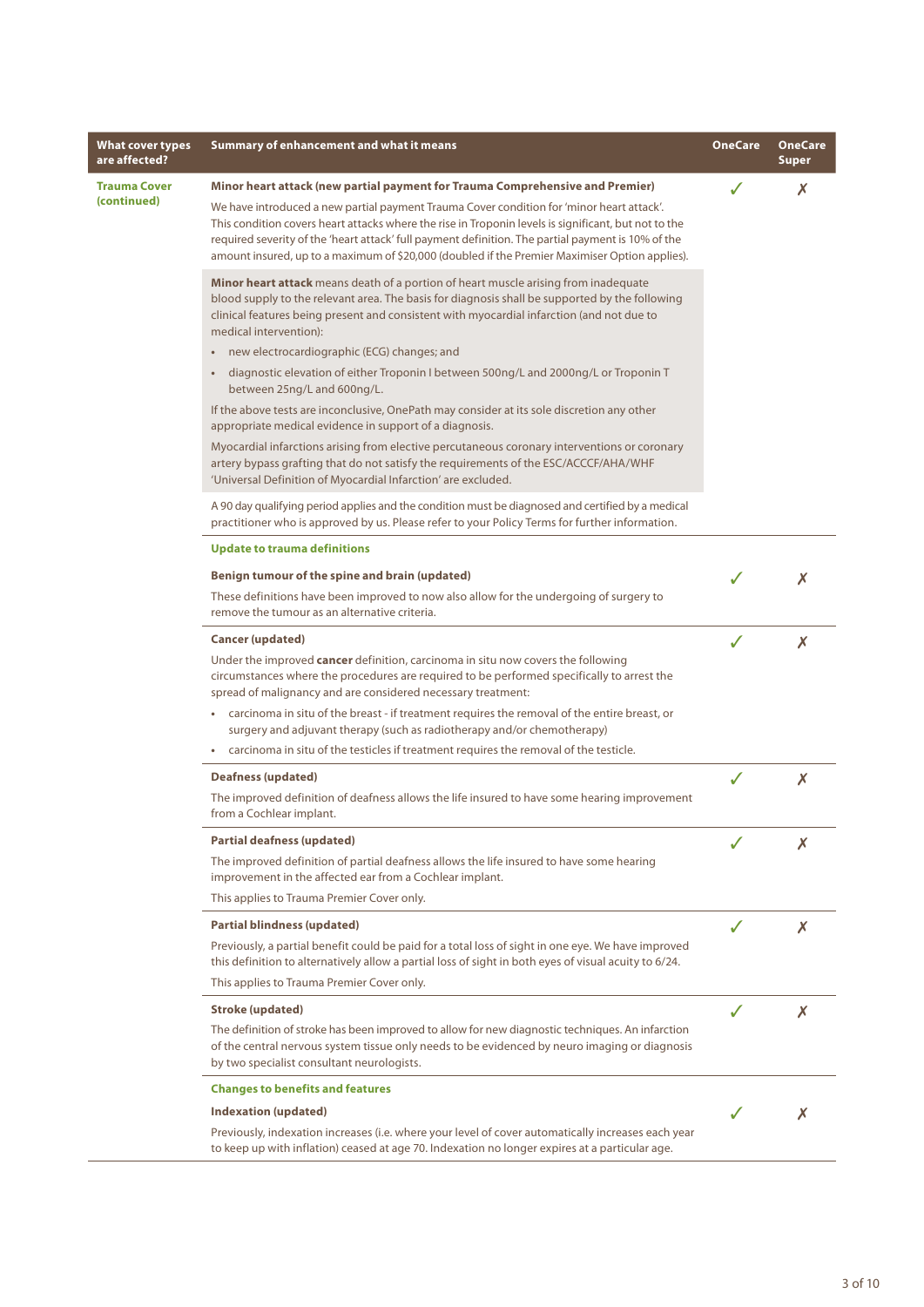| <b>What cover types</b><br>are affected? | Summary of enhancement and what it means                                                                                                                                                                                                                                                                                                                                                                                                                                                               | <b>OneCare</b> | <b>OneCare</b><br><b>Super</b> |
|------------------------------------------|--------------------------------------------------------------------------------------------------------------------------------------------------------------------------------------------------------------------------------------------------------------------------------------------------------------------------------------------------------------------------------------------------------------------------------------------------------------------------------------------------------|----------------|--------------------------------|
| <b>Income Secure</b>                     | <b>Pregnancy exclusion (updated)</b>                                                                                                                                                                                                                                                                                                                                                                                                                                                                   |                |                                |
| Cover                                    | Previously, the Income Secure Cover pregnancy exclusion related to the first three months of<br>disability for all pregnancies, miscarriage and childbirth. This exclusion now applies only to<br>uncomplicated pregnancies, miscarriage and childbirth.                                                                                                                                                                                                                                               |                |                                |
|                                          | Accordingly, please replace the section of your Policy Terms entitled 'Income Secure Cover<br>exclusions' with the following:                                                                                                                                                                                                                                                                                                                                                                          |                |                                |
|                                          | <b>Income Secure Cover exclusions</b>                                                                                                                                                                                                                                                                                                                                                                                                                                                                  |                |                                |
|                                          | We will not pay benefits under Income Secure Cover if the claim is caused either directly or<br>indirectly by:                                                                                                                                                                                                                                                                                                                                                                                         |                |                                |
|                                          | • anything happening to the life insured in war (this exclusion does not apply to the<br>Death Benefit);                                                                                                                                                                                                                                                                                                                                                                                               |                |                                |
|                                          | the life insured's intentional act or omission; or                                                                                                                                                                                                                                                                                                                                                                                                                                                     |                |                                |
|                                          | • the life insured's <b>uncomplicated pregnancy</b> , miscarriage or childbirth. However, if the life<br>insured spends more than three months <b>totally disabled</b> from the date their pregnancy<br>ends and continues to be <b>totally disabled</b> , we will pay benefits from the end of that three<br>month period or from the end of the duration of the waiting period if greater.                                                                                                           |                |                                |
|                                          | We will not pay any benefits under this cover for anything we have specifically excluded from<br>the cover, as shown on the Policy Schedule.                                                                                                                                                                                                                                                                                                                                                           |                |                                |
|                                          | Please also insert the following definition of 'uncomplicated pregnancy' (in alphabetical order)<br>into the 'Income Secure Cover glossary' section of the Policy Terms:                                                                                                                                                                                                                                                                                                                               |                |                                |
|                                          | <b>Uncomplicated pregnancy</b> means conditions commonly associated with pregnancy such<br>as: morning sickness, backache, varicose veins, ankle swelling, bladder problems,<br>post-natal depression, multiple pregnancy, threatened miscarriage, participation in an IVF<br>or similar program.                                                                                                                                                                                                      |                |                                |
|                                          | <b>Total disability definition (updated)</b>                                                                                                                                                                                                                                                                                                                                                                                                                                                           | $\checkmark$   |                                |
|                                          | We have introduced a new alternative assessment for Total Disability Benefits, where the life<br>insured is unable to produce monthly earnings of greater than 20% of their pre-claim earnings<br>as a result of illness or injury. This can help you qualify for a Total Disability Benefit, even if<br>you're still working in some capacity.                                                                                                                                                        |                |                                |
|                                          | Please replace the definition of 'Totally disabled/Total disability' that appears in the 'Income<br>Secure Cover glossary' section of the Policy Terms with the following:                                                                                                                                                                                                                                                                                                                             |                |                                |
|                                          | <b>Totally disabled/Total disability</b>                                                                                                                                                                                                                                                                                                                                                                                                                                                               |                |                                |
|                                          | If the life insured's occupation category shown on the Policy Schedule is P, E, D, A, F, I, C, M,<br>S, L or T, totally disabled means that the life insured is following the advice of a medical<br><b>practitioner</b> in relation to the <b>illness</b> or <b>injury</b> and due to that <b>illness</b> or <b>injury</b> :                                                                                                                                                                          |                |                                |
|                                          | is not working in their <b>regular occupation</b> or any gainful occupation and is unable to<br>$\bullet$ .<br>perform one or more duties necessary to produce income from their <b>regular occupation</b> ;<br><b>or</b>                                                                                                                                                                                                                                                                              |                |                                |
|                                          | is working in their regular occupation or any gainful occupation and is not working more<br>than 10 hours* per week and is unable to perform the duties necessary to produce income<br>from their <b>regular occupation</b> for more than 10 hours* per week;                                                                                                                                                                                                                                          |                |                                |
|                                          | or                                                                                                                                                                                                                                                                                                                                                                                                                                                                                                     |                |                                |
|                                          | is working in their regular occupation or any gainful occupation and solely due to the illness or<br>injury is unable to produce monthly earnings greater than 20% of their pre-claim earnings.<br>* If at time of application, and again immediately prior to disability the life insured was working less than 30 hours per<br>week, we will replace '10 hours' with 'five hours' for the purpose of determining if the life insured meets the definition of<br>partially disabled/totally disabled. |                |                                |
|                                          | If the life insured's occupation category shown on the Policy Schedule is H or HH, totally<br>disabled means that the life insured is following the advice of a medical practitioner in<br>relation to the illness or injury and due to that illness or injury:                                                                                                                                                                                                                                        |                |                                |
|                                          | During the first three years from the date of that <b>disability</b> :                                                                                                                                                                                                                                                                                                                                                                                                                                 |                |                                |
|                                          | • is not working in their <b>regular occupation</b> or any gainful occupation and is unable to<br>perform one or more duties necessary to produce income from their <b>regular occupation</b> ;                                                                                                                                                                                                                                                                                                        |                |                                |
|                                          | or                                                                                                                                                                                                                                                                                                                                                                                                                                                                                                     |                |                                |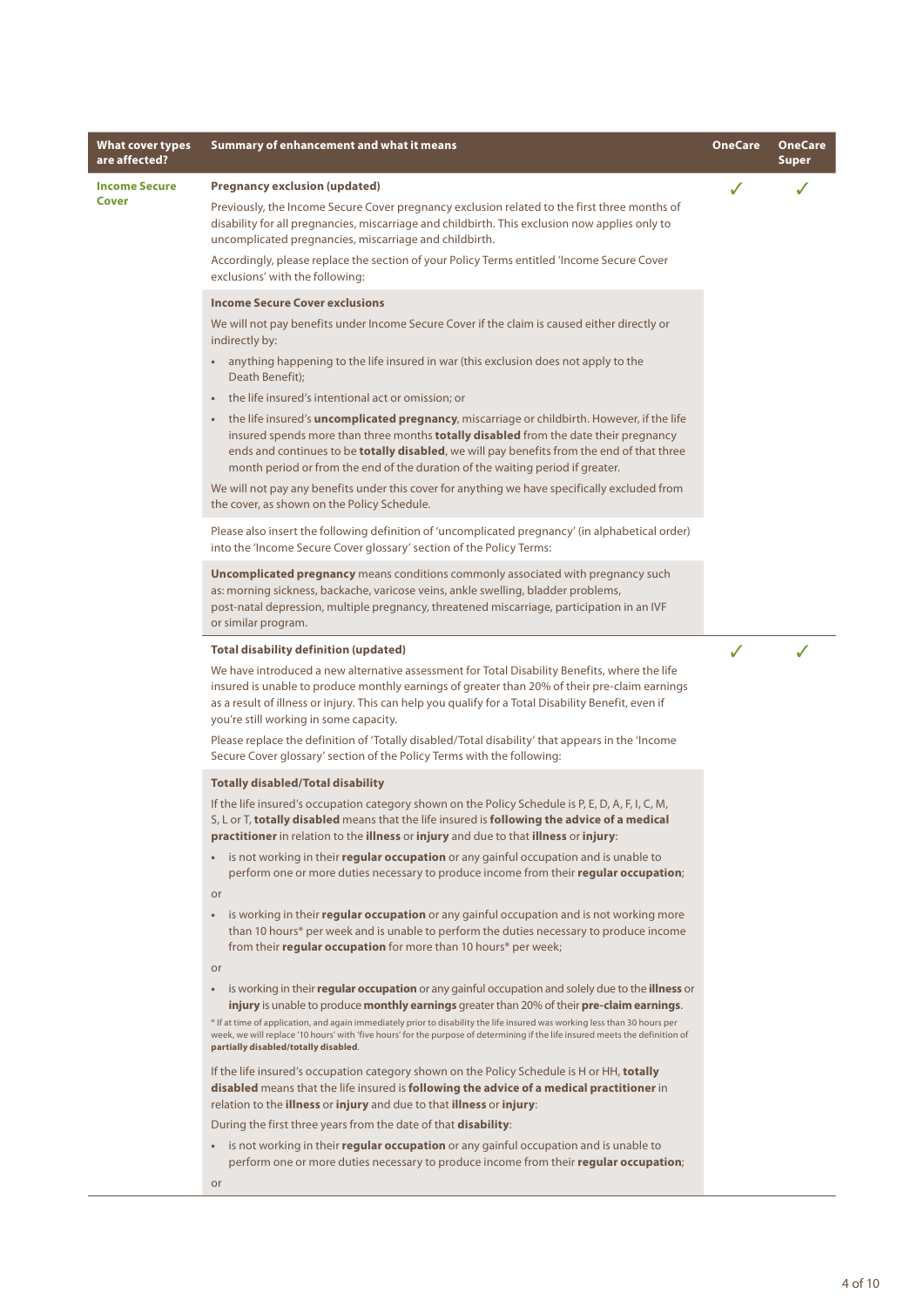| What cover types<br>are affected?                | Summary of enhancement and what it means                                                                                                                                                                                                                                                                                                                                                                                                                                                                                                                                                              | OneCare | <b>OneCare</b><br><b>Super</b> |
|--------------------------------------------------|-------------------------------------------------------------------------------------------------------------------------------------------------------------------------------------------------------------------------------------------------------------------------------------------------------------------------------------------------------------------------------------------------------------------------------------------------------------------------------------------------------------------------------------------------------------------------------------------------------|---------|--------------------------------|
| <b>Income Secure</b><br><b>Cover (continued)</b> | is working in their regular occupation or any gainful occupation and is not working more<br>than 10 hours* per week and is unable to perform the duties necessary to produce income<br>from their regular occupation for more than 10 hours* per week;                                                                                                                                                                                                                                                                                                                                                |         |                                |
|                                                  | or<br>is working in their regular occupation or any gainful occupation and solely due to the illness<br>٠<br>or injury is unable to produce monthly earnings of at least 20% of their pre-claim earnings.                                                                                                                                                                                                                                                                                                                                                                                             |         |                                |
|                                                  | After three years from the date of that <b>disability</b> :                                                                                                                                                                                                                                                                                                                                                                                                                                                                                                                                           |         |                                |
|                                                  | • is not working in their <b>regular occupation</b> or any gainful occupation and is unable to<br>perform one or more duties necessary to produce income from their regular occupation<br>or any gainful occupation they are reasonably capable of performing having regard to their<br>education, training or experience; or                                                                                                                                                                                                                                                                         |         |                                |
|                                                  | is unable to perform the duties necessary to produce income from their <b>regular</b><br>$\bullet$<br>occupation or any gainful occupation they are reasonably capable of performing having<br>regard to their education, training or experience for more than 10 hours* per week and are<br>not working more than 10 hours* per week.<br>* If at time of application, and again immediately prior to disability the life insured was working less than 30 hours per<br>week, we will replace '10 hours' with 'five hours' for the purpose of determining if the life insured meets the definition of |         |                                |
|                                                  | partially disabled/totally disabled.<br>If the life insured's occupation category shown on the Policy Schedule is R, totally disabled<br>means that due to illness or injury the life insured is following the advice of a medical<br>practitioner in relation to the illness or injury for which they are claiming and:                                                                                                                                                                                                                                                                              |         |                                |
|                                                  | during the first three years from the date of that <b>disability</b> , is unable to perform each and<br>$\bullet$<br>every duty necessary to produce income from their regular occupation as confirmed by a<br>medical practitioner;                                                                                                                                                                                                                                                                                                                                                                  |         |                                |
|                                                  | after three years from the date of that <b>disability</b> , is unable to perform each and every duty<br>$\bullet$<br>necessary to produce income from their regular occupation or any other occupation<br>they are reasonably capable of performing having regard to their education, training or<br>experience as confirmed by a medical practitioner; and                                                                                                                                                                                                                                           |         |                                |
|                                                  | is not engaged in their <b>regular occupation</b> nor any other gainful occupation.                                                                                                                                                                                                                                                                                                                                                                                                                                                                                                                   |         |                                |
|                                                  | <b>Partial disability definition (updated)</b>                                                                                                                                                                                                                                                                                                                                                                                                                                                                                                                                                        | ✓       |                                |
|                                                  | Due to the introduction of the alternative assessment in the total disability definition<br>mentioned above, the partial disability definition has also been updated to allow for the new<br>loss of income assessment.                                                                                                                                                                                                                                                                                                                                                                               |         |                                |
|                                                  | Please replace the definition of 'Partially disabled/Partial disability' that appears in the 'Income<br>Secure Cover glossary' section of the Policy Terms with the following:                                                                                                                                                                                                                                                                                                                                                                                                                        |         |                                |
|                                                  | If the life insured's occupation category shown on the Policy Schedule is P, E, D, A, F, I, C, M, S, L,<br>T, H or HH, partially disabled means that due to illness or injury the life insured is:                                                                                                                                                                                                                                                                                                                                                                                                    |         |                                |
|                                                  | working in their regular occupation or any gainful occupation for more than 10 hours* per week;<br>$\bullet$<br>or                                                                                                                                                                                                                                                                                                                                                                                                                                                                                    |         |                                |
|                                                  | working in their regular occupation or any gainful occupation and is able to produce<br>$\bullet$<br>monthly earnings greater than 20% of their pre-claim earnings;                                                                                                                                                                                                                                                                                                                                                                                                                                   |         |                                |
|                                                  | or<br>working for 10 hours* or less per week and is not totally disabled;<br>$\bullet$                                                                                                                                                                                                                                                                                                                                                                                                                                                                                                                |         |                                |
|                                                  | or                                                                                                                                                                                                                                                                                                                                                                                                                                                                                                                                                                                                    |         |                                |
|                                                  | not working and is not totally disabled;<br>$\bullet$                                                                                                                                                                                                                                                                                                                                                                                                                                                                                                                                                 |         |                                |
|                                                  | and                                                                                                                                                                                                                                                                                                                                                                                                                                                                                                                                                                                                   |         |                                |
|                                                  | solely due to <b>illness</b> or <b>injury</b> their <b>monthly earnings</b> are less than their <b>pre-claim earnings</b> ;<br>٠<br>and                                                                                                                                                                                                                                                                                                                                                                                                                                                               |         |                                |
|                                                  | is following the advice of a medical practitioner in relation to the illness or injury for<br>$\bullet$<br>which they are claiming.                                                                                                                                                                                                                                                                                                                                                                                                                                                                   |         |                                |
|                                                  | * If at time of application, and again immediately prior to <b>disability</b> the life insured was working less than 30<br>hours per week, we will replace '10 hours' with 'five hours' for the purpose of determining if the life insured<br>meets the definition of partially disabled/totally disabled.                                                                                                                                                                                                                                                                                            |         |                                |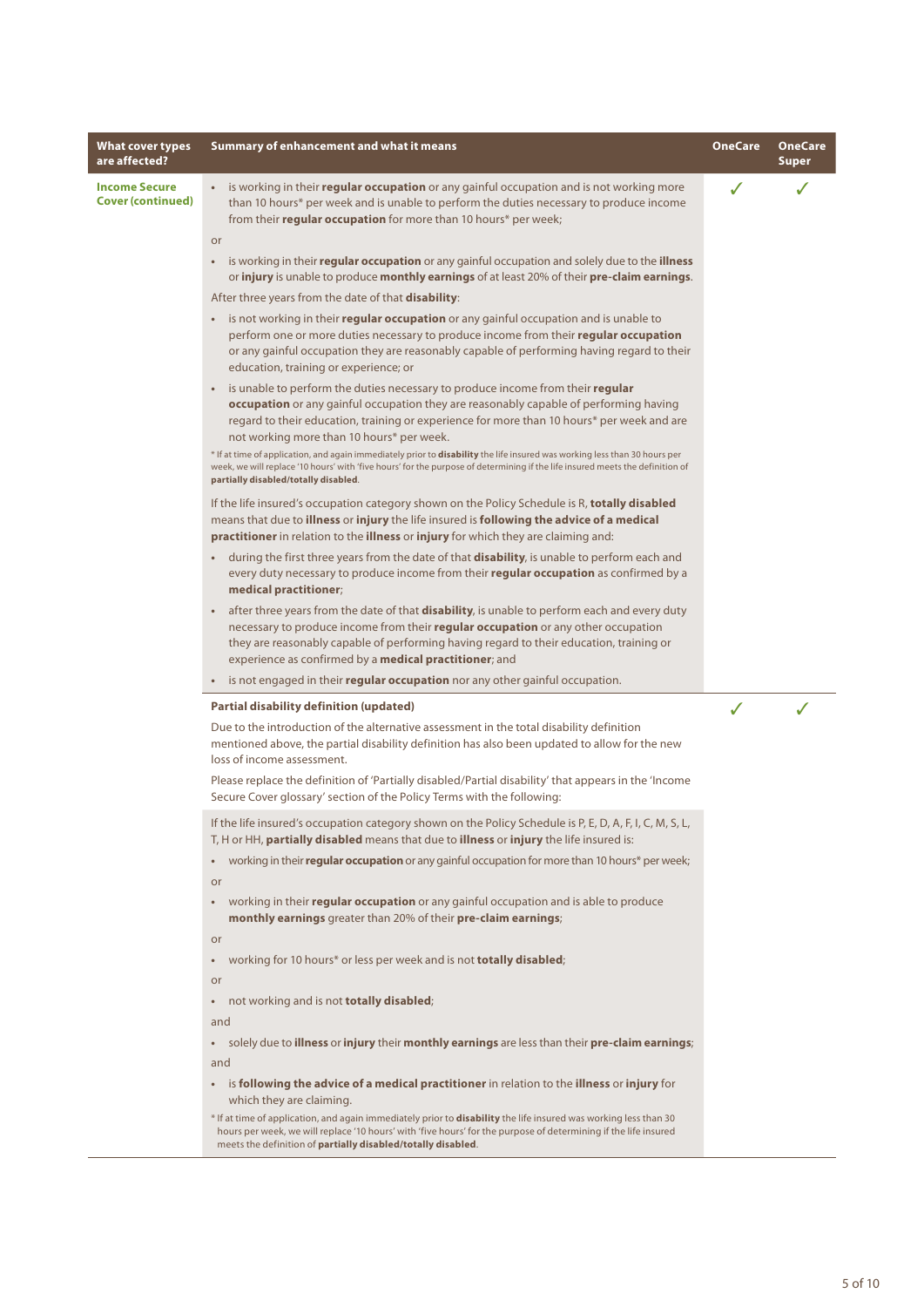| <b>What cover types</b><br>are affected?         | Summary of enhancement and what it means                                                                                                                                                                                                                                                                                                                                                                              | <b>OneCare</b> | <b>OneCare</b><br><b>Super</b> |
|--------------------------------------------------|-----------------------------------------------------------------------------------------------------------------------------------------------------------------------------------------------------------------------------------------------------------------------------------------------------------------------------------------------------------------------------------------------------------------------|----------------|--------------------------------|
| <b>Income Secure</b><br><b>Cover (continued)</b> | If the life insured's occupation category shown on the Policy Schedule is R, partially disabled<br>means that due to <b>illness</b> or <i>injury</i> the life insured:                                                                                                                                                                                                                                                |                |                                |
|                                                  | during the first three years from the date of that <b>disability</b> is either:<br>$\bullet$                                                                                                                                                                                                                                                                                                                          |                |                                |
|                                                  | - unable to perform one or more of the duties necessary to produce income from their<br>regular occupation, but has returned to work in their regular occupation or is working<br>in another occupation and has monthly earnings less than their pre-claim earnings;                                                                                                                                                  |                |                                |
|                                                  | or                                                                                                                                                                                                                                                                                                                                                                                                                    |                |                                |
|                                                  | able to perform each and every duty necessary to produce income from their regular<br>occupation, but is not working to their full capacity (including when no work is<br>available) and their capacity to earn is less than their pre-claim earnings                                                                                                                                                                 |                |                                |
|                                                  | and after three years from the date of that <b>disability</b> is either:<br>$\bullet$ .                                                                                                                                                                                                                                                                                                                               |                |                                |
|                                                  | - unable to perform one or more of the duties necessary to produce income from their<br>regular occupation or any other occupation that the life insured is reasonably capable<br>of performing having regard to their education, training or experience, but has returned<br>to work in their regular occupation or is working in another occupation and has<br>monthly earnings less than their pre-claim earnings; |                |                                |
|                                                  | or<br>able to perform each and every duty necessary to produce income from their regular<br>occupation or any other occupation that they are reasonably capable of performing<br>having regard to their education, training or experience, but is not working to their full<br>capacity (including when no work is available) and their capacity to earn is less than<br>their pre-claim earnings                     |                |                                |
|                                                  | and is following the advice of a medical practitioner in relation to the illness or injury<br>for which they are claiming.                                                                                                                                                                                                                                                                                            |                |                                |
|                                                  | Return to work during the waiting period clause (removed)                                                                                                                                                                                                                                                                                                                                                             | ℐ              | J                              |
|                                                  | Previously we listed several restrictions relating to returning to work during the waiting period,<br>which may have affected when the waiting period ended and the benefit period commenced<br>in respect of a life insured. These restrictions have now been removed.                                                                                                                                               |                |                                |
|                                                  | The section of your Policy Terms entitled 'Return to work during the waiting period' has now<br>been deleted and no longer applies.                                                                                                                                                                                                                                                                                   |                |                                |
|                                                  | <b>Partial Disability Benefit (updated)</b>                                                                                                                                                                                                                                                                                                                                                                           | J              | J                              |
|                                                  | We've updated the Partial Disability Benefit to include a boost of 10% of the Partial Disability<br>Benefit payable for a maximum of 12 months, subject to the life insured meeting certain<br>requirements (as listed below).                                                                                                                                                                                        |                |                                |
|                                                  | Please insert the following wording at the end of the 'Partial Disability Benefit' section of the<br><b>Policy Terms:</b>                                                                                                                                                                                                                                                                                             |                |                                |
|                                                  | If we have been paying Total Disability Benefits for 12 consecutive months and the life insured<br>is receiving a Partial Disability Benefit for working in a gainful occupation that is unrelated to<br>their regular occupation for at least three consecutive months, we will pay an additional 10%<br>of the Partial Disability Benefit payable for a maximum of 12 months.                                       |                |                                |
|                                                  | The additional 10% will only be available once during the life of this cover.                                                                                                                                                                                                                                                                                                                                         |                |                                |
|                                                  | Specific Injury Benefit - new Specific Injury added (updated)                                                                                                                                                                                                                                                                                                                                                         |                | X                              |
|                                                  | We have added 'Fracture of the vertebrae' to the list of specific injury events. The amount<br>payable for the new event is 1 times the monthly amount insured.                                                                                                                                                                                                                                                       |                |                                |
|                                                  | This applies to Standard, Comprehensive and Professional Income Secure Cover only.                                                                                                                                                                                                                                                                                                                                    |                |                                |
|                                                  | Specific Injury Benefit now payable as lump sum (updated)                                                                                                                                                                                                                                                                                                                                                             | J              | X                              |
|                                                  | Benefits payable under the Specific Injury Benefit may now be paid as either a lump sum or a<br>monthly payment (up to 12 times the monthly amount).                                                                                                                                                                                                                                                                  |                |                                |
|                                                  | This applies to Standard, Comprehensive and Professional Income Secure Cover only.                                                                                                                                                                                                                                                                                                                                    |                |                                |

I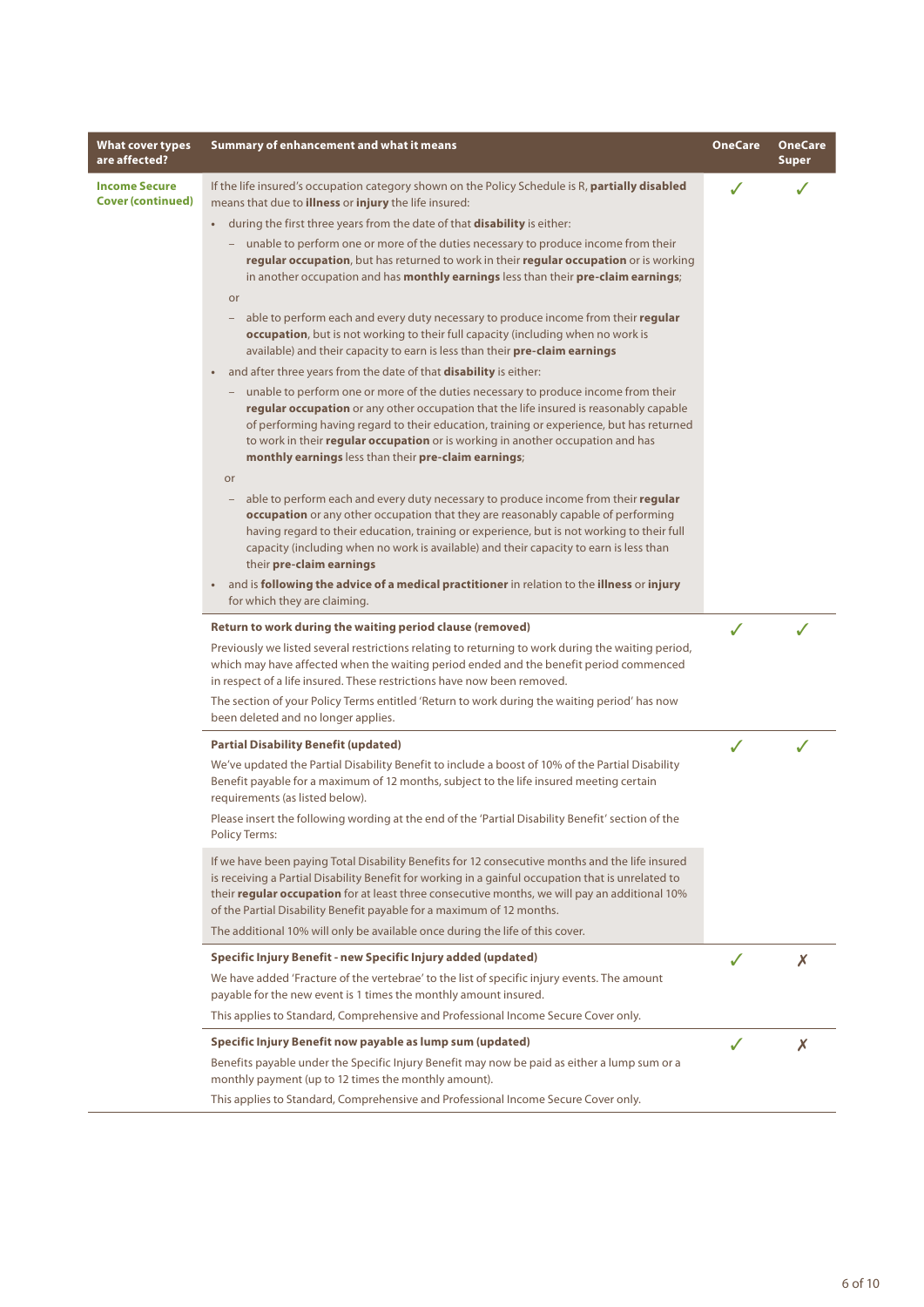| What cover types<br>are affected?                | Summary of enhancement and what it means                                                                                                                                                                                                                                                                                                                                                                                                                                                                                                                                                                   | <b>OneCare</b> | <b>OneCare</b><br>Super |
|--------------------------------------------------|------------------------------------------------------------------------------------------------------------------------------------------------------------------------------------------------------------------------------------------------------------------------------------------------------------------------------------------------------------------------------------------------------------------------------------------------------------------------------------------------------------------------------------------------------------------------------------------------------------|----------------|-------------------------|
| <b>Income Secure</b><br><b>Cover (continued)</b> | <b>Trauma Recovery Benefit definitions (updated)</b><br>Several enhancements to the trauma definitions listed above for Trauma Cover also apply to<br>the Trauma Recovery Benefit. These include benign tumours of the spine and brain, cancer,<br>deafness and stroke.                                                                                                                                                                                                                                                                                                                                    |                | X                       |
|                                                  | Trauma Recovery Benefit now payable as lump sum (updated)<br>Benefits payable under the Trauma Recovery Benefit may now be paid as either a lump sum or<br>a monthly payment.<br>This applies to Comprehensive and Professional Income Secure Cover only.                                                                                                                                                                                                                                                                                                                                                  |                | X                       |
|                                                  | Increasing Income feature (updated)<br>The Increasing Income feature is a built-in benefit for Income Secure Cover, which allows you to<br>increase your cover in line with your monthly earnings, within set limits without medical underwriting.<br>Previously this feature was unavailable to covers where the life insured had a medical loading.<br>We have updated the Increasing Income feature to make it available to lives insured with<br>medical loadings not greater than 50%.<br>This applies to Standard, Comprehensive and Professional Income Secure Cover only.                          |                |                         |
|                                                  | Income Secure Cover Benefit Reductions - 'Other Payments' (updated)<br>We have updated the definition of 'Other Payments' within the Income Secure Cover Benefit<br>Reductions section of the Policy Terms to remove 'sick leave payments received'.<br>This means that we will no longer reduce benefit payments by any sick leave payments<br>received by the life insured.                                                                                                                                                                                                                              |                |                         |
|                                                  | <b>Definition of 'Regular Occupation' (updated)</b><br>Previously, if the life insured had been on maternity, paternity or sabbatical leave for more<br>than 12 months at the time they became disabled, we would assess the claim against any<br>occupation they were reasonably capable of performing with regard to their education,<br>training or experience. We now use the last occupation the life insured performed before they<br>commenced maternity, paternity or sabbatical leave.                                                                                                            |                |                         |
|                                                  | <b>Conversion to Living Expense Cover (clarification)</b><br>Income Secure Cover may convert upon expiry to Living Expense Cover. If this occurs, any exclusion<br>or medical loading that was on the existing cover will continue to apply upon conversion.                                                                                                                                                                                                                                                                                                                                               |                |                         |
|                                                  | <b>Indexation (updated)</b><br>Previously, indexation increases (i.e. where your level of cover automatically increases each year<br>to keep up with inflation) ceased at age 65 if the benefit period was to age 70. We've updated<br>the Indexation section of the Policy Terms to remove the indexation expiry ages. Accordingly,<br>age-related indexation expiry no longer applies.                                                                                                                                                                                                                   |                |                         |
| <b>Business Expense</b><br>Cover                 | <b>Premium Break (new)</b><br>This is a new feature for Business Expense Cover that allows the policy owner to put their policy<br>on hold for up to 12 months when they sell or cease to own a business.                                                                                                                                                                                                                                                                                                                                                                                                  |                | Х                       |
|                                                  | <b>Pregnancy exclusion (updated)</b><br>Previously, the Business Expense Cover pregnancy exclusion related to the first three months<br>of disability for all pregnancies, miscarriage and childbirth. This exclusion now applies only to<br>uncomplicated pregnancies, miscarriage and childbirth.<br>Accordingly, please replace the section of your Policy Terms entitled 'Business Expense Cover<br>exclusions' with the following:                                                                                                                                                                    |                | X                       |
|                                                  | We will not pay benefits under Business Expense Cover if the claim is caused either directly or<br>indirectly by:<br>• anything happening to the life insured in war (this exclusion does not apply to the<br>Death Benefit)<br>the life insured's intentional act or omission; or<br>$\bullet$<br>the life insured's <b>uncomplicated pregnancy</b> , miscarriage or childbirth. However, if the life insured<br>spends more than three months totally disabled from the date their pregnancy ends and<br>continues to be totally disabled, we will pay benefits from the end of that three month period. |                |                         |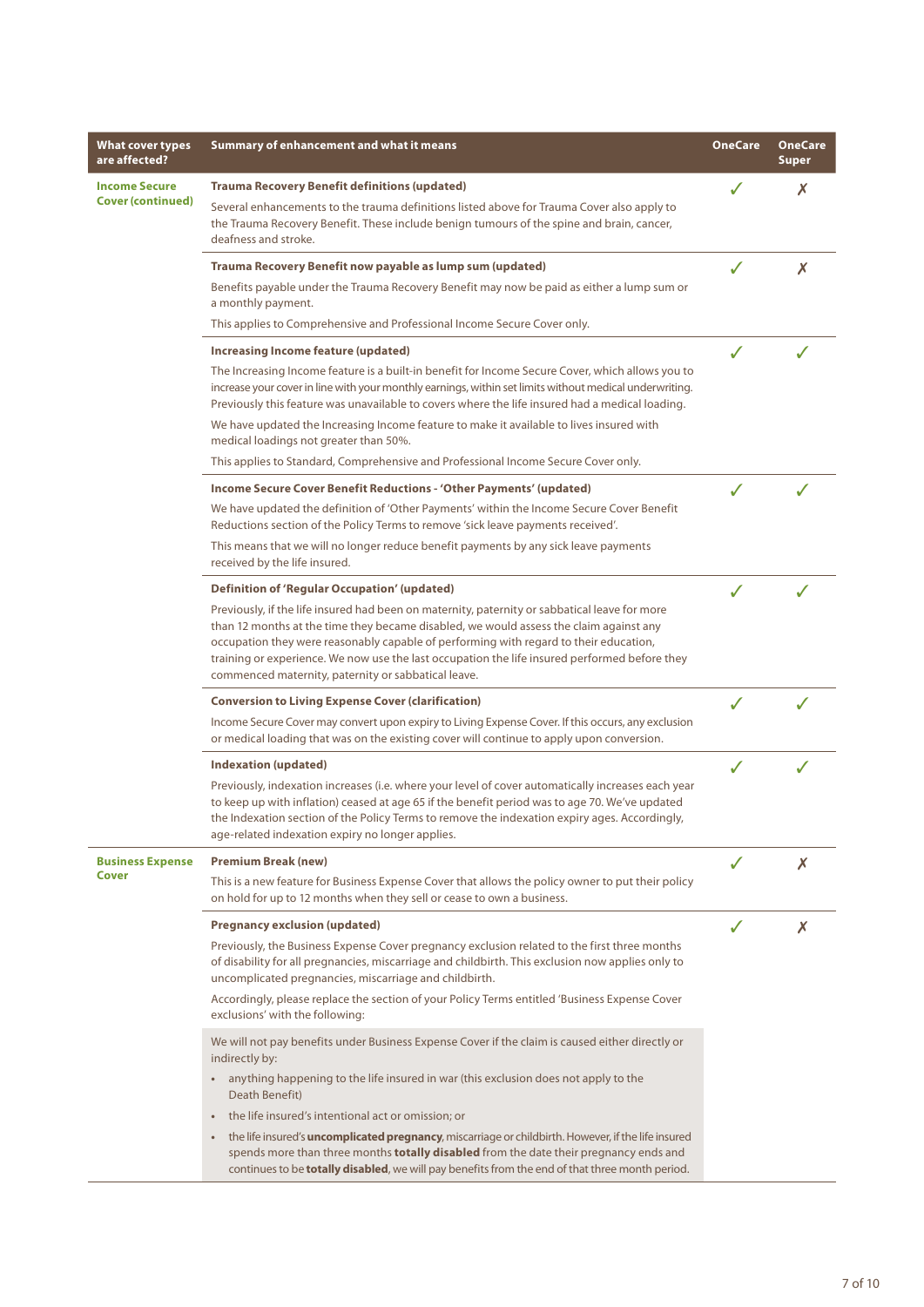| What cover types<br>are affected?                   | Summary of enhancement and what it means                                                                                                                                                                                                                                                                                                                                                                                                                                                                                                                         | OneCare | <b>OneCare</b><br>Super |
|-----------------------------------------------------|------------------------------------------------------------------------------------------------------------------------------------------------------------------------------------------------------------------------------------------------------------------------------------------------------------------------------------------------------------------------------------------------------------------------------------------------------------------------------------------------------------------------------------------------------------------|---------|-------------------------|
| <b>Business Expense</b><br><b>Cover (continued)</b> | We will not pay any benefits under this cover if at the time of <b>illness</b> or <b>injury</b> giving rise to the<br>disability you cease to own or operate a business.                                                                                                                                                                                                                                                                                                                                                                                         |         |                         |
|                                                     | We will not pay any benefits under this cover for anything we have specifically excluded from<br>the cover, as shown on the Policy Schedule.                                                                                                                                                                                                                                                                                                                                                                                                                     |         |                         |
|                                                     | Please also insert the following definition of 'uncomplicated pregnancy' (in alphabetical order)<br>into the 'Business Expense Cover glossary' section of the Policy Terms:                                                                                                                                                                                                                                                                                                                                                                                      |         |                         |
|                                                     | <b>Uncomplicated pregnancy</b> means conditions commonly associated with pregnancy such<br>as: morning sickness, backache, varicose veins, ankle swelling, bladder problems, post-natal<br>depression, multiple pregnancy, threatened miscarriage, participation in an IVF or similar program.                                                                                                                                                                                                                                                                   |         |                         |
|                                                     | Increasing Income feature (updated)                                                                                                                                                                                                                                                                                                                                                                                                                                                                                                                              | J       | X                       |
|                                                     | Increasing Expenses is a built-in benefit for Business Expense Cover, allowing you to increase<br>your cover in line with increased business expenses, within set limits. Previously this feature<br>was unavailable to covers where the life insured had a medical loading.                                                                                                                                                                                                                                                                                     |         |                         |
|                                                     | We have updated the Increasing Income feature to make it available to lives insured with<br>medical loadings not greater than 50%.                                                                                                                                                                                                                                                                                                                                                                                                                               |         |                         |
| <b>Living Expense</b>                               | <b>Specific Injury Benefit (new)</b>                                                                                                                                                                                                                                                                                                                                                                                                                                                                                                                             |         | X                       |
| Cover                                               | This is a new built-in benefit. Please insert the following into your Policy Terms:                                                                                                                                                                                                                                                                                                                                                                                                                                                                              |         |                         |
|                                                     | We will pay you the monthly amount insured payable if the life insured suffers a specific injury<br>(as set out in the table) before their 65th birthday while the cover is in force.                                                                                                                                                                                                                                                                                                                                                                            |         |                         |
|                                                     | This benefit is payable whether or not the life insured is significantly disabled or in need of<br>ongoing medical treatment. This benefit is payable during the waiting period.                                                                                                                                                                                                                                                                                                                                                                                 |         |                         |
|                                                     | You can choose to be paid the Specific Injury Benefit either as:                                                                                                                                                                                                                                                                                                                                                                                                                                                                                                 |         |                         |
|                                                     | a lump sum payment, calculated by multiplying the monthly amount insured by relevant<br>payment period for that specific injury as set out in the table. If the specific injury occurs<br>within six months of the Cover Expiry Date, as shown on the Policy Schedule the lump sum<br>amount will be calculated by multiplying the monthly amount insured by the number of<br>months remaining until the Cover Expiry Date. If we have paid a lump sum and the life<br>insured dies before the end of the payment period, we will pay appropriate death benefit; |         |                         |
|                                                     | or                                                                                                                                                                                                                                                                                                                                                                                                                                                                                                                                                               |         |                         |
|                                                     | in advance each month until the earliest of the:<br>$\bullet$                                                                                                                                                                                                                                                                                                                                                                                                                                                                                                    |         |                         |
|                                                     | - end of the relevant payment period for that specific injury as set out in the table; or                                                                                                                                                                                                                                                                                                                                                                                                                                                                        |         |                         |
|                                                     | - Cover Expiry Date; or<br>- date of the life insured's death.                                                                                                                                                                                                                                                                                                                                                                                                                                                                                                   |         |                         |
|                                                     | If the life insured suffers more than one specific injury at the same time, we will pay for one                                                                                                                                                                                                                                                                                                                                                                                                                                                                  |         |                         |
|                                                     | specific injury only and this will be the specific injury with the longest payment period.                                                                                                                                                                                                                                                                                                                                                                                                                                                                       |         |                         |
|                                                     | If the life insured is significantly disabled at the end of the payment period due to the specific injury<br>for which we have paid the benefit, we will pay the Living Expense Benefit from the latter of the:                                                                                                                                                                                                                                                                                                                                                  |         |                         |
|                                                     | end of the payment period for the Specific Injury Benefit; and<br>$\bullet$                                                                                                                                                                                                                                                                                                                                                                                                                                                                                      |         |                         |
|                                                     | end of the waiting period.<br>$\bullet$                                                                                                                                                                                                                                                                                                                                                                                                                                                                                                                          |         |                         |
|                                                     | The life insured must have been significantly disabled during the waiting period (see section<br>8.3). The commencement of the waiting period is defined in section 8.3.                                                                                                                                                                                                                                                                                                                                                                                         |         |                         |
|                                                     | The following table shows the specific injuries and their relevant payment periods.                                                                                                                                                                                                                                                                                                                                                                                                                                                                              |         |                         |
|                                                     | <b>Specific injury</b><br><b>Payment period</b>                                                                                                                                                                                                                                                                                                                                                                                                                                                                                                                  |         |                         |
|                                                     | Paralysis*<br>6 months                                                                                                                                                                                                                                                                                                                                                                                                                                                                                                                                           |         |                         |
|                                                     | Loss of limbs <sup>^</sup><br>3 months                                                                                                                                                                                                                                                                                                                                                                                                                                                                                                                           |         |                         |
|                                                     | Loss of sight <sup>#</sup><br>3 months                                                                                                                                                                                                                                                                                                                                                                                                                                                                                                                           |         |                         |
|                                                     | * Paralysis means the total and permanent loss of function of two or more limbs.<br>^ Loss of limbs means the total and permanent loss of the use of the whole of both hands or the whole of both<br>feet or a combination of a whole hand and whole foot.<br>* Loss of sight means the irrecoverable total loss of sight in both eyes.<br>The diagnosis of the specific injury must be made by an appropriate specialist medical<br>practitioner and confirmed by our medical adviser.                                                                          |         |                         |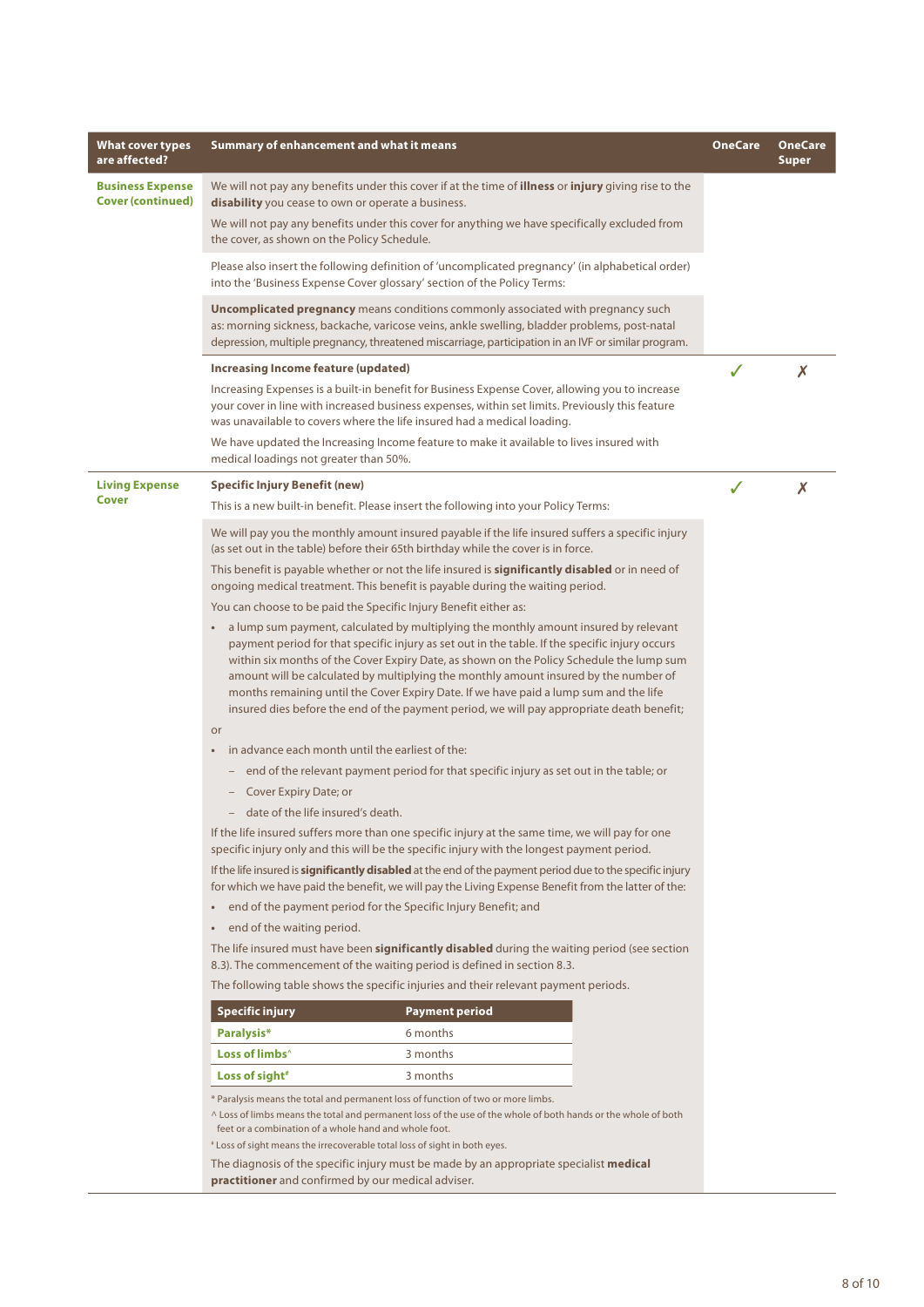| <b>What cover types</b><br>are affected?          | Summary of enhancement and what it means                                                                                                                                                                                                                                                                                                                                                                                                                                                                                                                                                                                                                                                                                 | <b>OneCare</b> | <b>OneCare</b><br><b>Super</b> |
|---------------------------------------------------|--------------------------------------------------------------------------------------------------------------------------------------------------------------------------------------------------------------------------------------------------------------------------------------------------------------------------------------------------------------------------------------------------------------------------------------------------------------------------------------------------------------------------------------------------------------------------------------------------------------------------------------------------------------------------------------------------------------------------|----------------|--------------------------------|
| <b>Living Expense</b><br><b>Cover (continued)</b> | Living Expense Cover Benefit Reductions - 'Other Payments' (updated)<br>We have updated the definition of 'Other Payments' within the Business Expense Cover Benefit<br>Reductions section of the Policy Terms to remove 'sick leave payments received'.<br>This means that we will no longer reduce benefit payments by any sick leave payments<br>received by the life insured.                                                                                                                                                                                                                                                                                                                                        | $\checkmark$   | Х                              |
|                                                   | <b>Pregnancy exclusion (updated)</b><br>Previously the Living Expense Cover pregnancy exclusion related to the first three months of<br>disability for all pregnancies, miscarriage and childbirth. This exclusion now applies only to<br>uncomplicated pregnancies, miscarriage and childbirth.<br>Accordingly, please replace the section of your Policy Terms entitled 'Living Expense Cover<br>exclusions' with the following:                                                                                                                                                                                                                                                                                       |                | Х                              |
|                                                   | We will not pay benefits under Living Expense Cover if the claim is caused either directly or<br>indirectly by:<br>anything happening to the life insured in war (this exclusion does not apply to the<br>$\bullet$ .<br>Death Benefit); or<br>the life insured's intentional act or omission; or<br>$\bullet$<br>the life insured's <b>uncomplicated pregnancy</b> , miscarriage or childbirth. However, if the<br>life insured spends more than three months <b>significantly disabled</b> from the date their<br>pregnancy ends and continues to be <b>significantly disabled</b> , we will pay benefits from the end<br>of that three month period or from the end of the duration of the waiting period if greater. |                |                                |
|                                                   | We will not pay any benefits under this cover for anything we have specifically excluded from<br>the cover, as shown on the Policy Schedule.<br>Please also insert the following definition of 'uncomplicated pregnancy' (in alphabetical order)<br>into the 'Living Expense Cover glossary' section of the Policy Terms:                                                                                                                                                                                                                                                                                                                                                                                                |                |                                |
|                                                   | <b>Uncomplicated pregnancy</b> means conditions commonly associated with pregnancy such<br>as: morning sickness, backache, varicose veins, ankle swelling, bladder problems, post-natal<br>depression, multiple pregnancy, threatened miscarriage, participation in an IVF or similar program.                                                                                                                                                                                                                                                                                                                                                                                                                           |                |                                |
|                                                   | Indexation (updated)<br>Previously indexation increases (i.e. where your level of cover automatically increases each year<br>to keep up with inflation) for this cover ended at age 65. We've updated the Indexation section<br>of the Policy Terms to remove the indexation expiry ages. Accordingly, age-related indexation<br>expiry no longer applies.                                                                                                                                                                                                                                                                                                                                                               |                | X                              |
| <b>Child Cover</b>                                | <b>Trauma definitions (updated)</b><br>Several enhancements to the trauma definitions listed above for Trauma Cover also apply to<br>Child Cover. These include benign tumours of the spine and brain, cancer, deafness and stroke.                                                                                                                                                                                                                                                                                                                                                                                                                                                                                      | $\checkmark$   | X                              |
|                                                   | <b>Accommodation Benefit (updated)</b><br>Previously, the maximum amount of accommodation expenses we could reimburse under this<br>benefit was \$150 a day for a maximum of 14 days. This has been improved to a maximum of<br>\$500 a day and for a maximum of 30 days.                                                                                                                                                                                                                                                                                                                                                                                                                                                | J              | X                              |